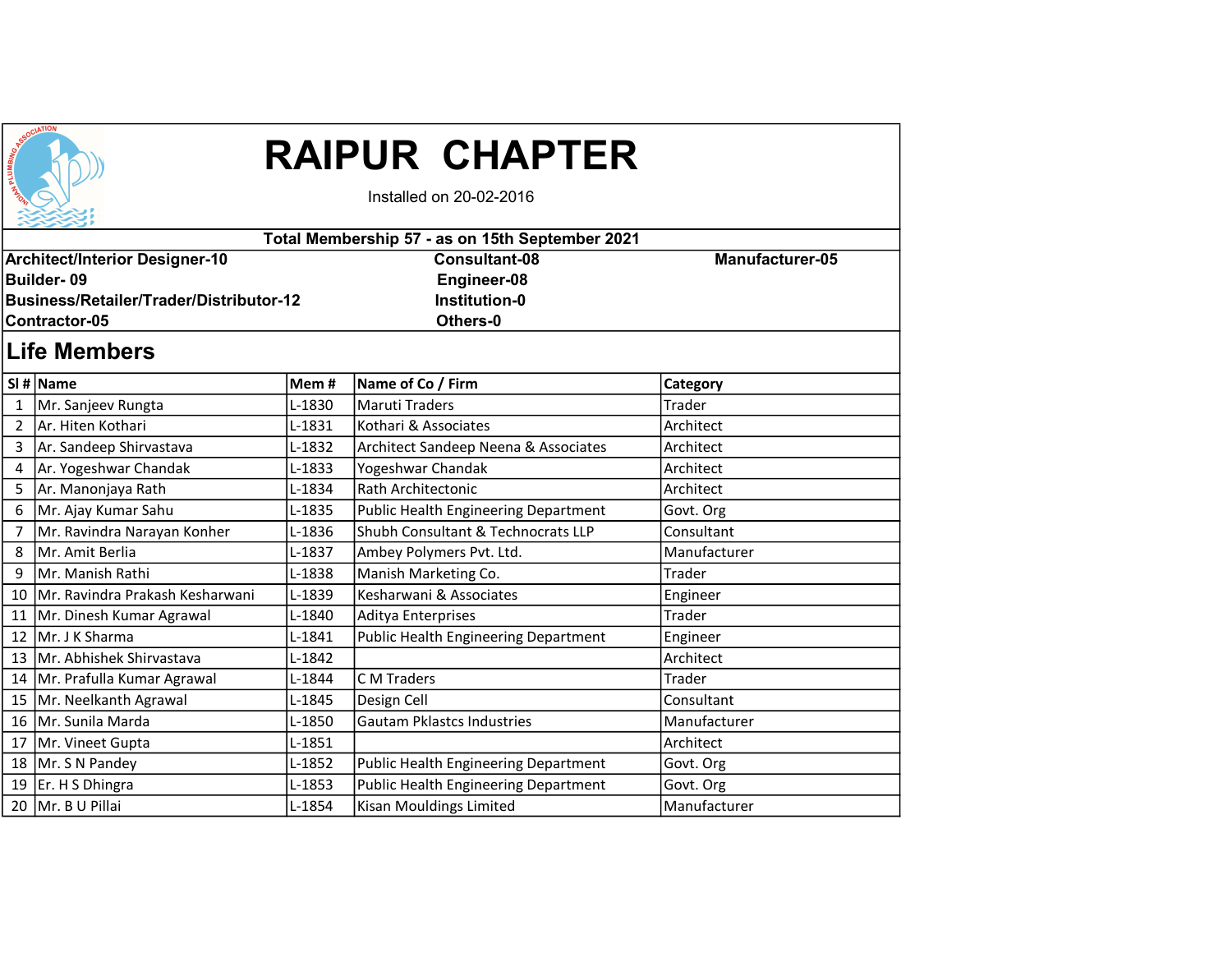| 21 | Mr. Navin Sharma             | L-1857   | Navin Sharma & Associates              | Architect                             |
|----|------------------------------|----------|----------------------------------------|---------------------------------------|
| 22 | Mr. Ganesh Namdeorao Bisen   | L-1883   | S K MEP Consultant                     | Consultant                            |
| 23 | Mr. Amresh Sia               | L-2148   | <b>Quality Sanitary Engineers</b>      | Contractor                            |
| 24 | Mr. Chetan Ganesh Vinchurkar | $L-2373$ | <b>Shree Ganesh Contractor</b>         | Contractor                            |
| 25 | Ar. Swapnil Jaggi            | L-2374   | Swapnil Jaggi Architects               | Architect/Interior Designer           |
| 26 | Mr. Rakesh Jain              | L-2466   | Shanti Vijay Marketing                 | Contractot & Trader/Distributor       |
| 27 | Ms. Monika Patel             | $L-2718$ | <b>SK Consultants</b>                  | Consultant                            |
| 28 | Ms. Pallavi Gupta            | L-2719   | <b>SK Consultants</b>                  | Consultant                            |
| 29 | Mr. Sandeep Rungta           | L-2720   | <b>Mahamaya Constructions</b>          | Contractor                            |
| 30 | Mr. Manu Kumar Dubey         | $L-2721$ | Maruti Traders                         | Trader/Distributor                    |
| 31 | Mr. Onkar Harbansh           | $L-2722$ | Quality Sanitary Engineers Pvt. Ltd.   | Engineer                              |
| 32 | Mr. Prahallada Sia           | L-2723   | Quality Sanitary Engineers Pvt. Ltd.   | Engineer                              |
| 33 | Ar. Manas Haldhar            | L-2724   | Vastu Angle Architects & Associates    | Architect/Interior Designer           |
| 34 | Ar. Anurag Hardel            | $L-2725$ | Vastu Angle Architects & Associates    | Architect/Interior Designer           |
| 35 | Mr. Mohan Dewangan           | $L-2726$ | <b>Aquaplast Mouldings</b>             | Trader/Distributor                    |
| 36 | Mr. Navin Kumar              | $L-2727$ | <b>Aquaplast Mouldings</b>             | Trader/Distributor                    |
| 37 | Mr. Jaleshwar Tandon         | L-2905   | Arti Infrastructure & Buildcon Limited | <b>Builder/Real Estate Developers</b> |
| 38 | Mr. Shiv Kumar Bhardwaj      | L-2906   | Arti Infrastructure & Buildcon Limited | <b>Builder/Real Estate Developers</b> |
| 39 | Ar. Sangeeta Bandhaw         | L-2907   | Arti Infrastructure & Buildcon Limited | <b>Builder/Real Estate Developers</b> |
| 40 | Mr. Ghanshyam Kannaujiya     | L-2908   | Avinash Developers Pvt. Ltd.           | <b>Builder/Real Estate Developers</b> |
| 41 | Mr. Moti Lal Soni            | L-2909   | Avinash Developers Pvt. Ltd.           | <b>Builder/Real Estate Developers</b> |
| 42 | Mr. Atul Patle               | L-2910   | Avinash Developers Pvt. Ltd.           | <b>Builder/Real Estate Developers</b> |
| 43 | Mr. Hanish Shukla            | $L-2911$ | Avinash Developers Pvt. Ltd.           | <b>Builder/Real Estate Developers</b> |
| 44 | Mr. Punendra Rahangdale      | L-2912   | Avinash Developers Pvt. Ltd.           | <b>Builder/Real Estate Developers</b> |
| 45 | Mr. Milan Das Sahu           | L-2913   | Avinash Developers Pvt. Ltd.           | <b>Builder/Real Estate Developers</b> |
| 46 | Mr. Anurag Singh             | L-3274   | <b>AIBCL</b>                           |                                       |
| 47 | Mr. Harshal Thakre           | L-3515   | <b>SK MEP Consultants</b>              | Engineer                              |
| 48 | Ms. Bharti Sahu              | L-3516   | <b>SK MEP Consultants</b>              | Engineer                              |
| 49 | Ms. Angeli Chandwani         | L-3517   | <b>Aquaplast Mouldings</b>             | Engineer                              |
| 50 | Mr. Durgesh Dewangan         | L-3518   | <b>Aquaplast Mouldings</b>             | Contractor                            |
| 51 | Mr. Manoj Kumar              | L-3519   | KSB Ltd.                               | Manufacturer                          |
| 52 | Mr. Sudhir Kumar Tripathi    | L-3520   | İKSB Ltd.                              | Manufacturer                          |
| 53 | Mr. Nitin Pawar              | L-3521   | Kaushik & Associates                   | Consultant                            |